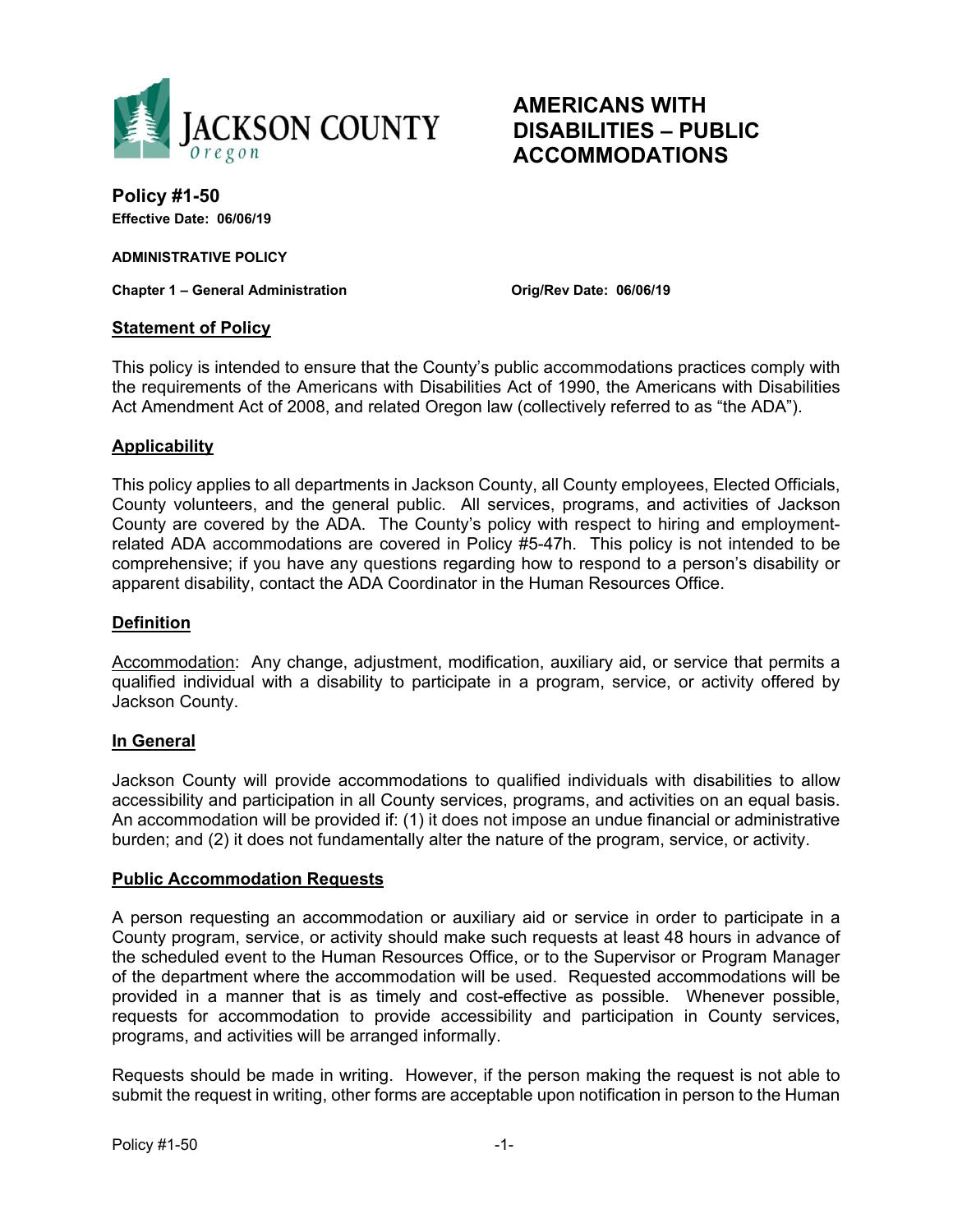Resources Office, or by telephone at (541) 774-6036, or by TTY/TDD at 711 or (800) 735-2900. In all cases, the person receiving the request must obtain the requestor's name, date of the request, and a brief description of the desired accommodation. The ADA Coordinator will be notified of all requests for accommodation and the resolution for documentation purposes.

Once a request has been received, the employee or volunteer who receives the request should grant it as soon as practicable if doing so would not impose an undue financial or administrative burden or would not alter the nature of the program, service, or activity. If the requested accommodation cannot be provided by the employee or volunteer that receives the request, the employee or volunteer should discuss the request as soon as possible with a supervisor or program manager.

Requests that cannot be granted by a Supervisor or Program Manager will be forwarded to the Department Director or designee for resolution. The Department Director will review the matter with the ADA Coordinator before making a final decision. In considering a requested accommodation, priority should be given to the particular request and alternative accommodations should only be considered if the particular request would result in an undue burden or would fundamentally alter the program, service, or activity. When alternative accommodations are considered, such accommodations should provide the individual with an equal opportunity to participate in County programs to the extent possible. Jackson County will generally, upon request, provide appropriate aids and services leading to effective communication for qualified persons with disabilities so they can participate equally in Jackson County's programs, services, and activities. The Department Director has the authority to make reasonable accommodations within their department and/or work site. When the Department Director is denying a requested accommodation, the determination should be accompanied by a written statement detailing the reasons for denying the request. If a person wishes to challenge the decision of the Department Director, they may use the grievance procedure set forth below.

The ADA Coordinator will maintain the files and records of Jackson County relating to all requests for accommodation and complaints filed as a result of the ADA.

# **Service Animals**

A "service animal" is defined as a dog that is individually trained to do work or perform tasks for the benefit of an individual with a disability, including a physical, sensory, psychiatric, intellectual, or other mental disability. Other species of animals, whether wild or domestic, trained or untrained, are not service animals for the purposes of this policy. When it is not obvious that a dog is a service animal, County employees may ask only two questions: (1) is the dog a service animal required because of a disability?; and (2) what work or task has the dog been trained to perform?. If the dog is not required because of a disability or if the dog has not been trained to perform any work or tasks, the dog it not considered a service animal under this policy.

If a service animal is out of control and the handler does not take effective action to control it, or if it is not housebroken, the animal may be excluded from County buildings. A service animal may also be excluded if it behaves in a way that poses a direct threat to the health or safety of others, or has a history of such behavior. The service animal's handler is also responsible for all costs to repair any damage caused by the service animal.

Animals are prohibited from all County buildings with the exception of service animals (in accordance with applicable laws and subject to the limitations of this policy), police dogs, search and rescue animals, passenger animals at the Airport, animals for authorized events at the Expo, and animals located at the County's Animal Shelter.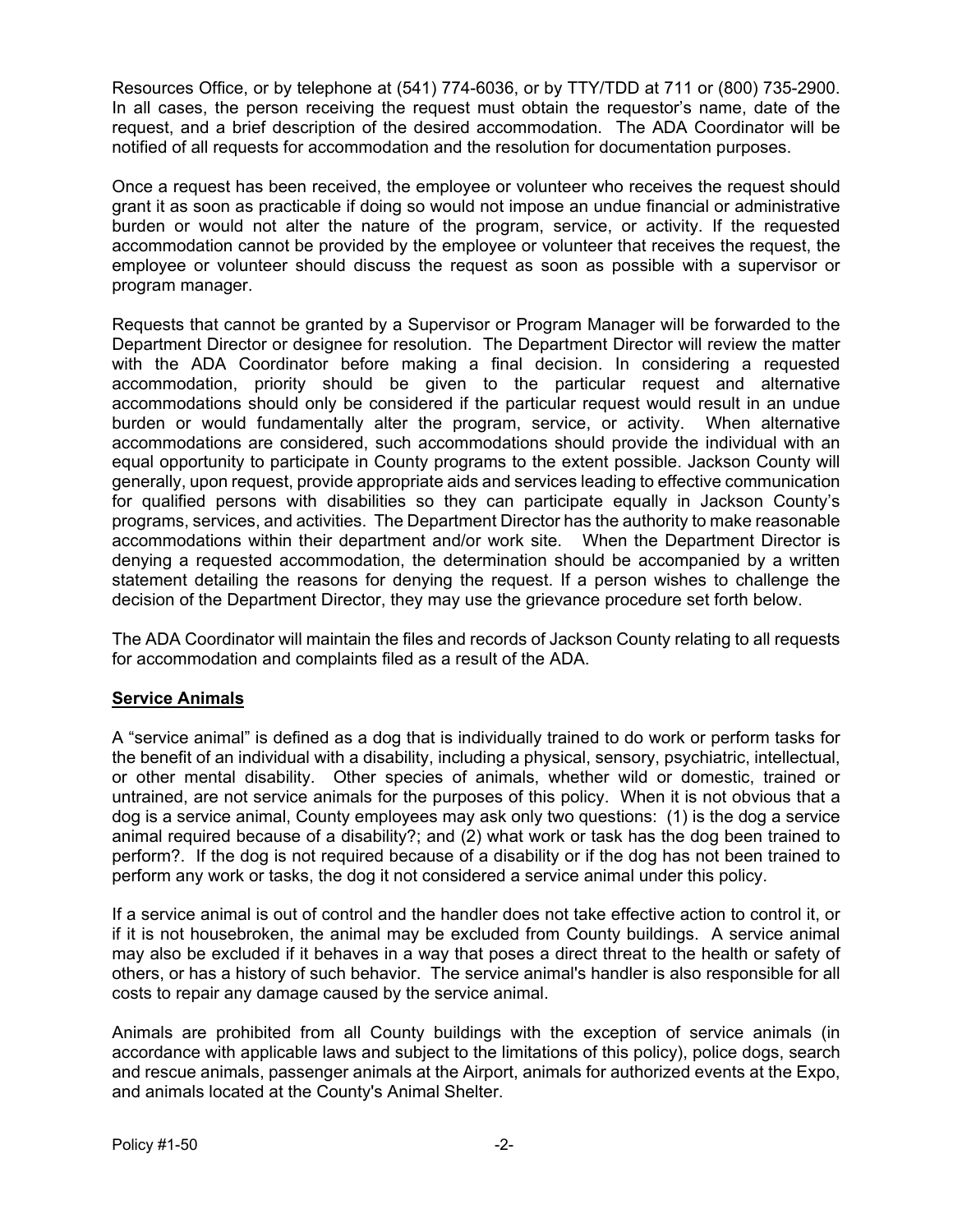If a person wishes to challenge the exclusion of an animal from County buildings, they may use the grievance procedure set forth below.

# **Grievance Procedure**

- 1. To receive consideration, appeals and/or complaints must be filed in writing within 30 days of the alleged violation and sent to the ADA Coordinator, Jackson County Human Resources Office, 10 South Oakdale, Room 200, Medford OR 97501. The appeal or complaint should be filed in writing; however, if the complainant cannot submit the appeal and/or complaint in writing, other forms would be acceptable. The information must contain the name and address of the complainant, a brief description of the problem or alleged violation, and a description of the desired accommodation or recommendation for resolution of the complaint.
- 2. An investigation, if appropriate, will be conducted by the ADA Coordinator or their designee. The investigation will be informal but thorough and will afford all interested persons and their representatives an opportunity to submit evidence relevant to the complaint.
- 3. No later than 30 calendar days after a complaint is received, a written determination as to the validity of the complaint and description of the resolution, if any, will be issued by the ADA Coordinator and forwarded to the complainant and affected Department Director.
- 4. The complainant can request a reconsideration of the ADA Coordinator's decision if the complaint is not resolved to their satisfaction. The request for reconsideration should be made in writing, within 15 calendar days of issuance of the determination, to the County Administrator, Jackson County, 10 South Oakdale, Room 214, Medford, OR 97501. If the complainant cannot submit the request for reconsideration in writing, other forms would be acceptable.
- 5. The County Administrator will review the complaint and description of the resolution by the ADA Coordinator. Further investigations may be conducted which may allow an opportunity for the complainant to submit additional evidence. The County Administrator's decision will be the final determination on the resolution of the complaint. The final determination will be issued in writing by the County Administrator and forwarded to the complainant and affected Department Director within 15 calendar days of the receipt of the request for reconsideration.

The right to a prompt and equitable resolution of problems will not be impaired by a person's pursuit of other remedies such as a filing of an ADA complaint with the responsible federal department or agency. Use of the County's request for accommodation and grievance process is not a prerequisite to the pursuit of other remedies.

This policy and process will be construed to protect the substantive rights of interested persons to meet appropriate due process standards for accessing public services.

# **Effect of Changes to Laws Applicable to this Policy**

This policy, and the procedures adopted to implement this policy, is intended to be in compliance with any and all applicable laws at the time of the adoption of this policy. If applicable laws change, and this policy has not been amended to reflect the impact of such changes, the County shall amend its procedures and the application of this policy to reflect the current state of the law, even